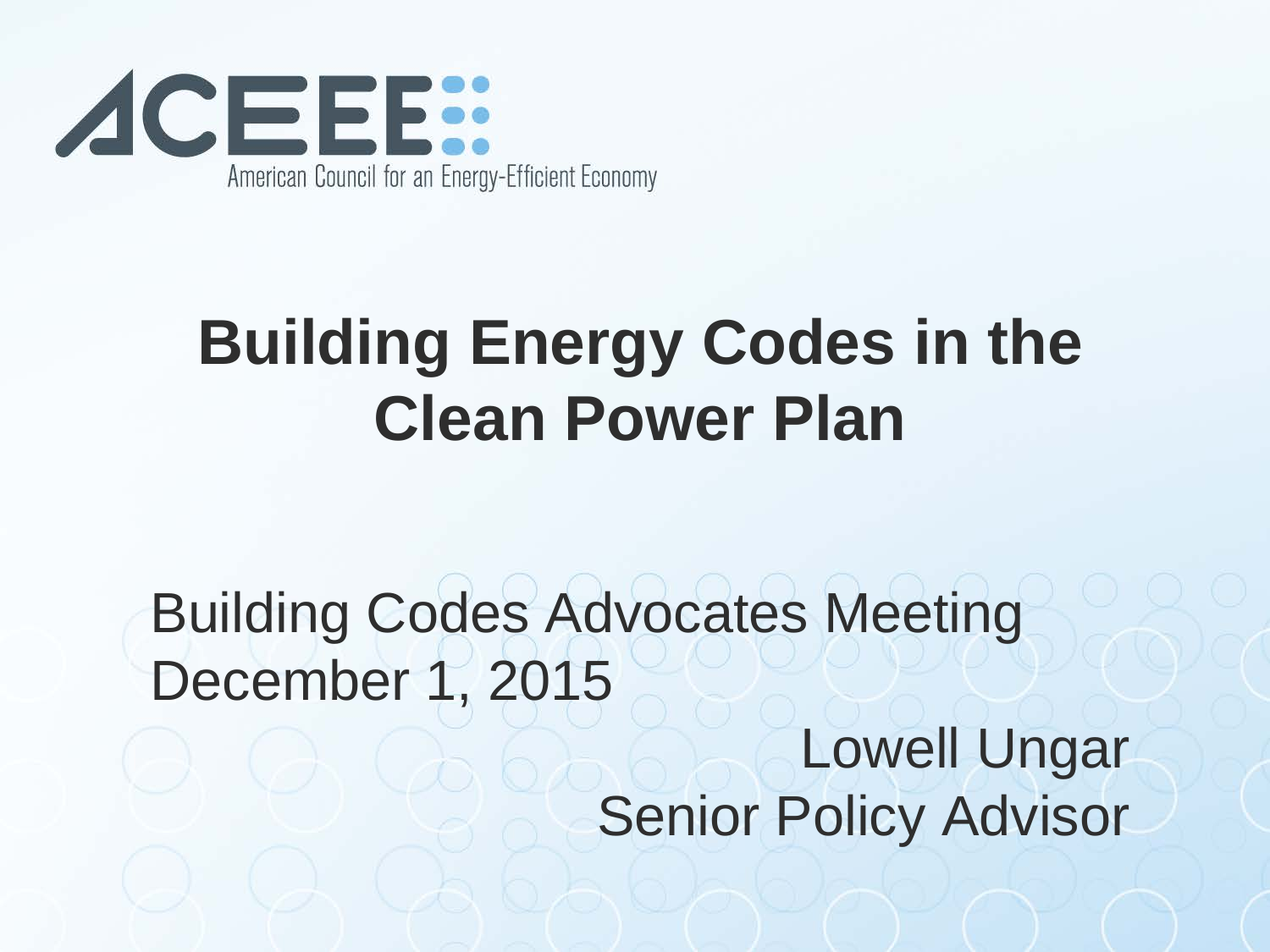### **American Council for an Energy-Efficient Economy (ACEEE)**

**Nonprofit 501(c)(3) that acts as a catalyst to advance energy efficiency policies, programs, technologies, investments & behaviors**

- *Research*: buildings, industry, utilities, transportation, economic analysis & behavior
- *Policy*: national, state, & local
- *Outreach*: conferences and publications
- Nearly 50 staff based in D.C.



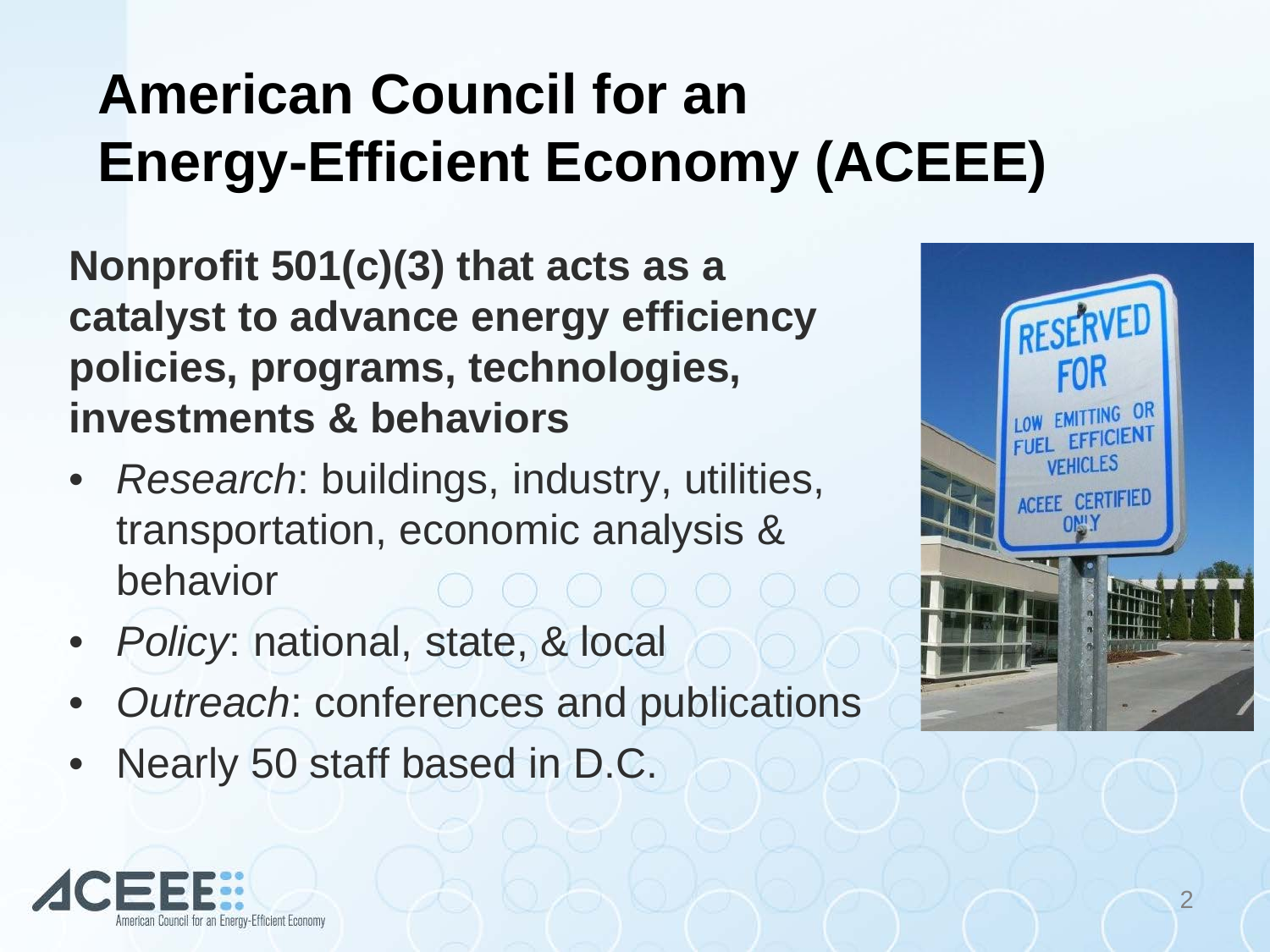## **Codes Are in Clean Power Plan**

- Although EE was not considered in setting the standards,
- Codes are explicitly allowed for compliance
	- In final rule (preamble)
	- Section in draft EM&V guidance

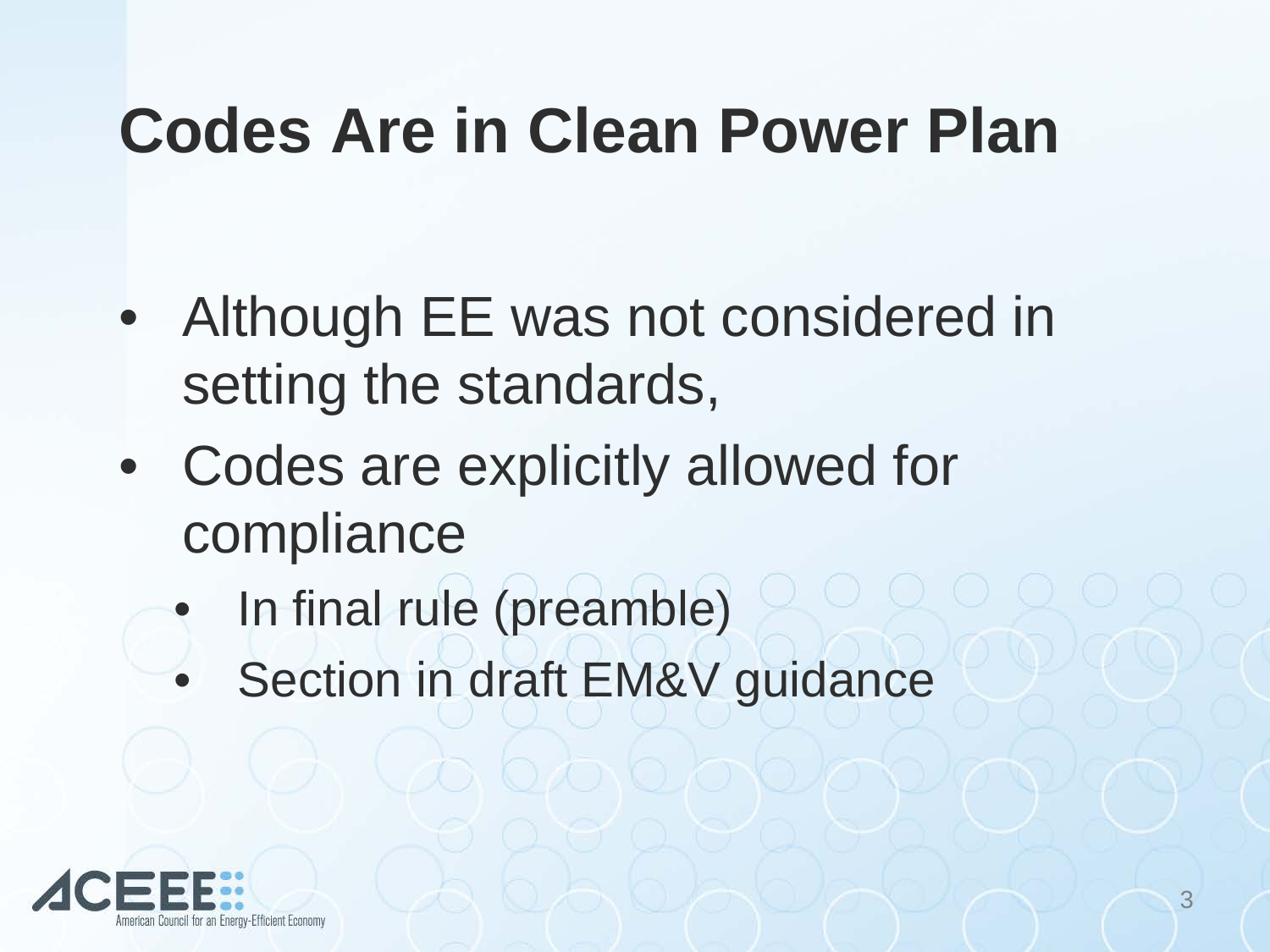## **Potential Savings**

- Net savings (NPV): \$150-225 billion
- Benefit-cost ratio: 3:1
- Electricity savings in 2030: 140-230 million MWh
	- 3-5% of total US electricity sales
	- 5-9% of covered 2012 generation
- CO<sub>2</sub> emissions reduction in 2030: 75-175 MMT

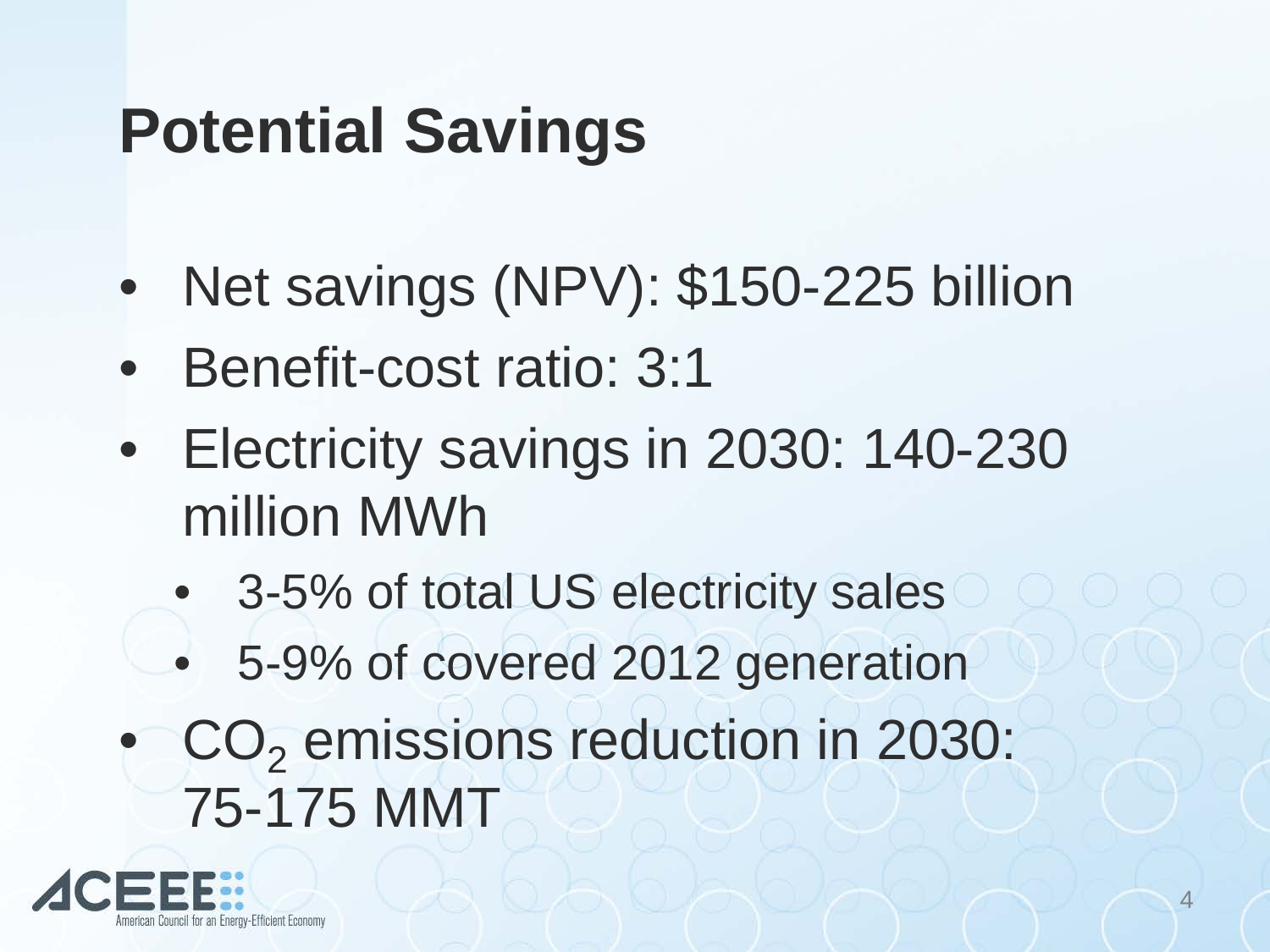### **State-level Savings as % of Sales**

2030 Annual Electric Savings as % of Sales 12% 10% 8% 6% 4% 2% 0% Alaska Georgia Illinois Montana Nevada Oregon Texas Florida Idaho Indiana Iowa Maine Ohio Utah Alabama Arizona Arkansas California Colorado Connecticut Delaware District of Columbia Hawaii Kansas Kentucky Louisiana Maryland Massachusetts Michigan Minnesota Mississippi Missouri Nebraska New Hampshire New Jersey New Mexico New York New York North Carolina North Dakota Oklahoma Pennsylvania Rhode Island South Carolina South Dakota Tennessee Vermont Virginia Washington West Virginia Wisconsin Wyoming Alabama Arkansas California Connecticut Delaware District of Columbia Louisiana **Massachusetts** Minnesota Mississippi Nebraska New Hampshire New Jersey New Mexico North Carolina North Dakota Oklahoma Pennsylvania Rhode Island South Carolina South Dakota Tennessee Washington West Virginia Wisconsin

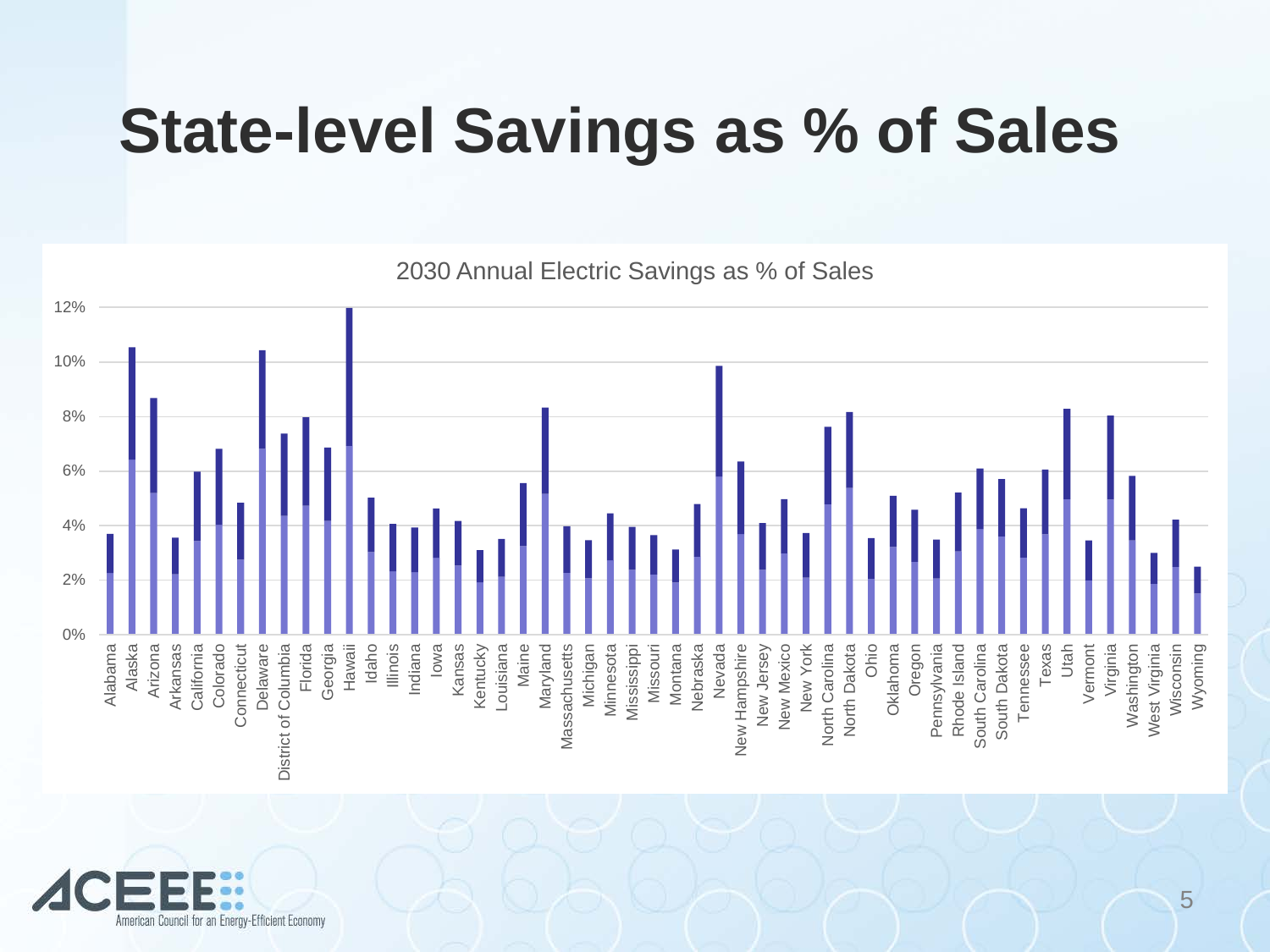### **A Note about Numbers…**

- DOE, EECC, and ACEEE all now using PNNL building simulations
- Assumed baselines and compliance may vary
- Terminology may vary

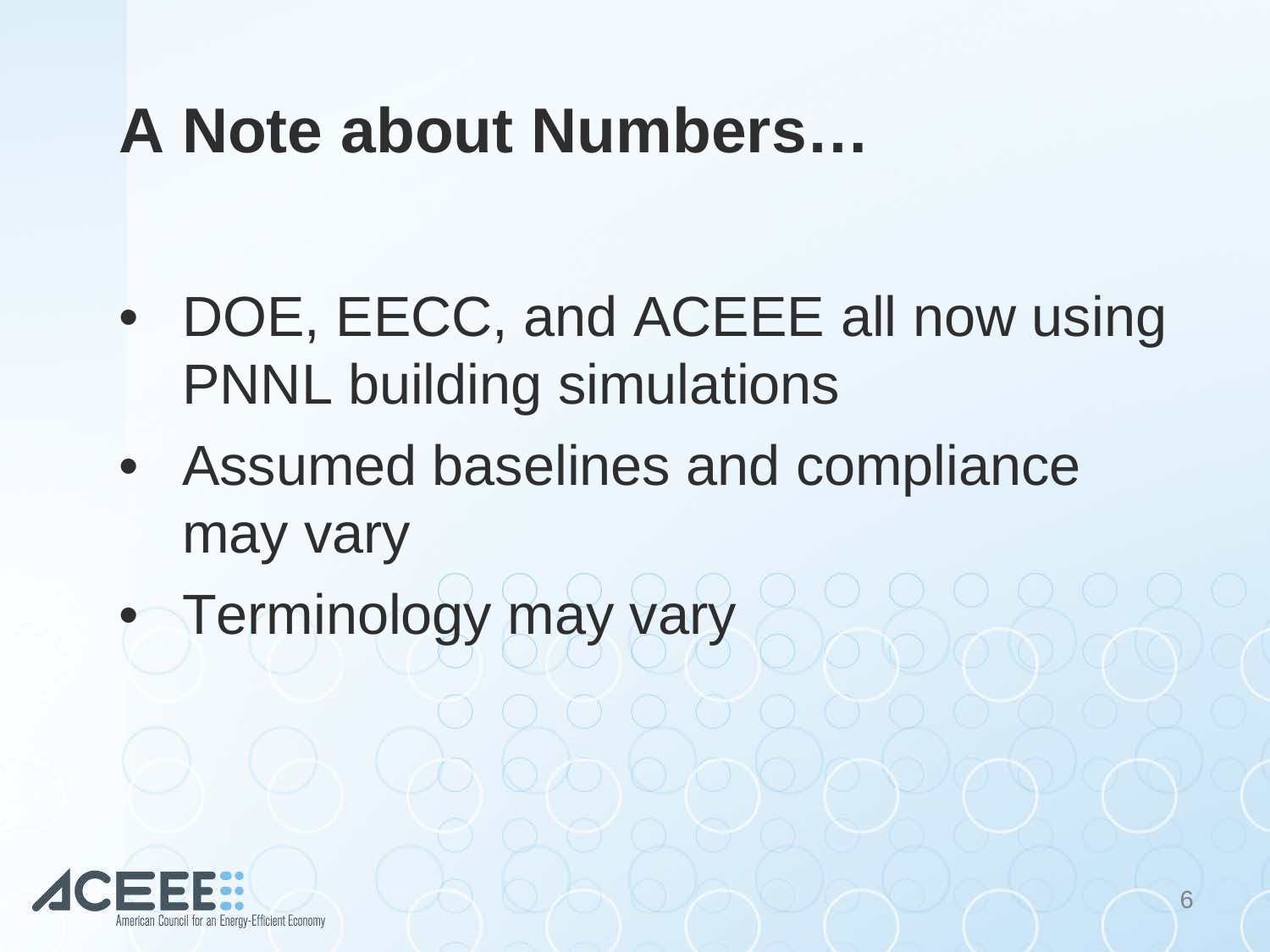## **Codes in Mass- and Rate-Based States**

- Mass-based: Codes count (reduce emissions)
	- Convince states codes are effective tool
- Rate-based: Codes can earn credits (ERCs)
	- Also convince air regulators to allow credits for codes

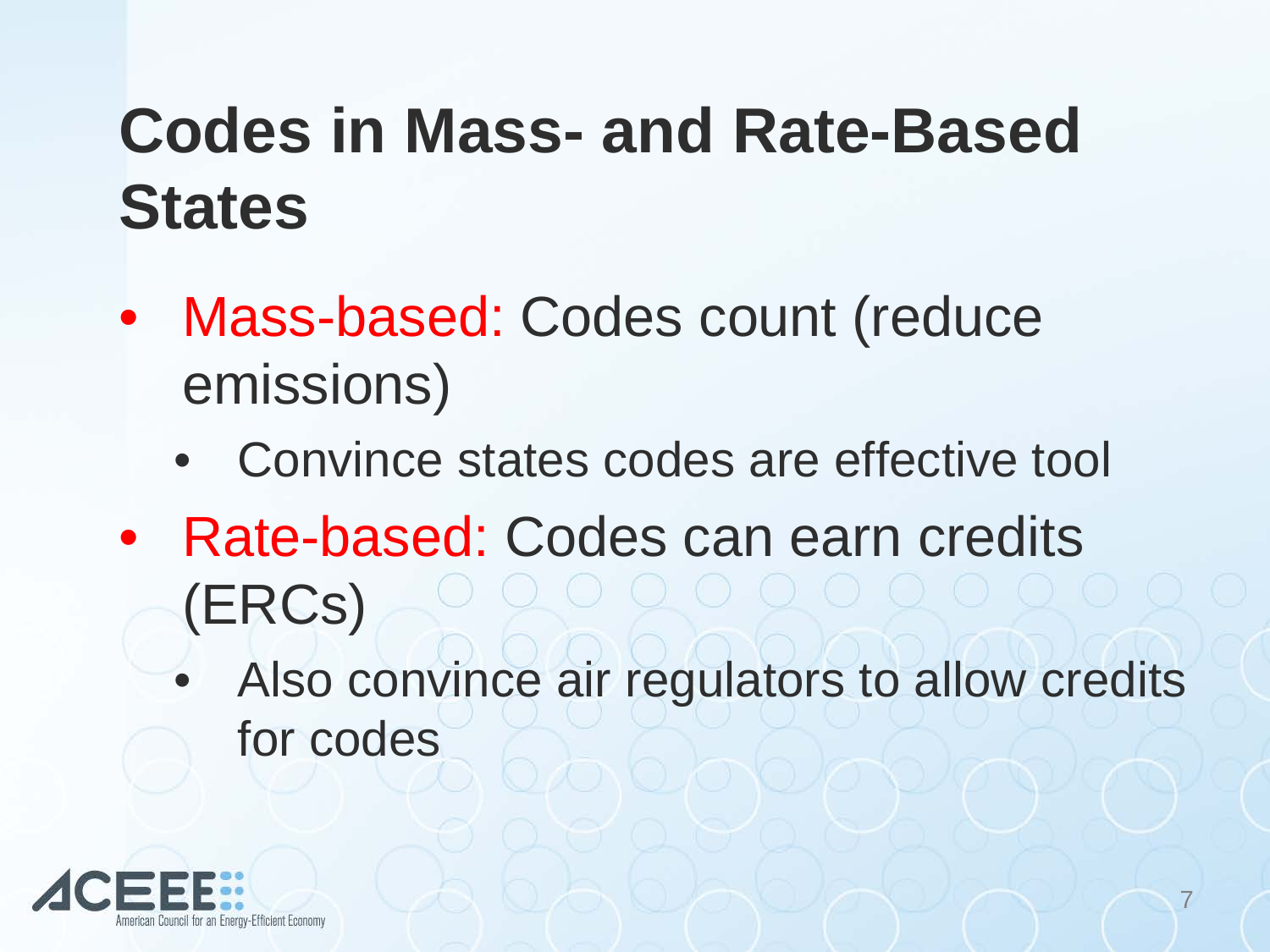### **Codes + CPP Resources**

### • ACEEE SUPR Calculator

Detailed results

**State selected** 

Visible



### • ACEEE codes template

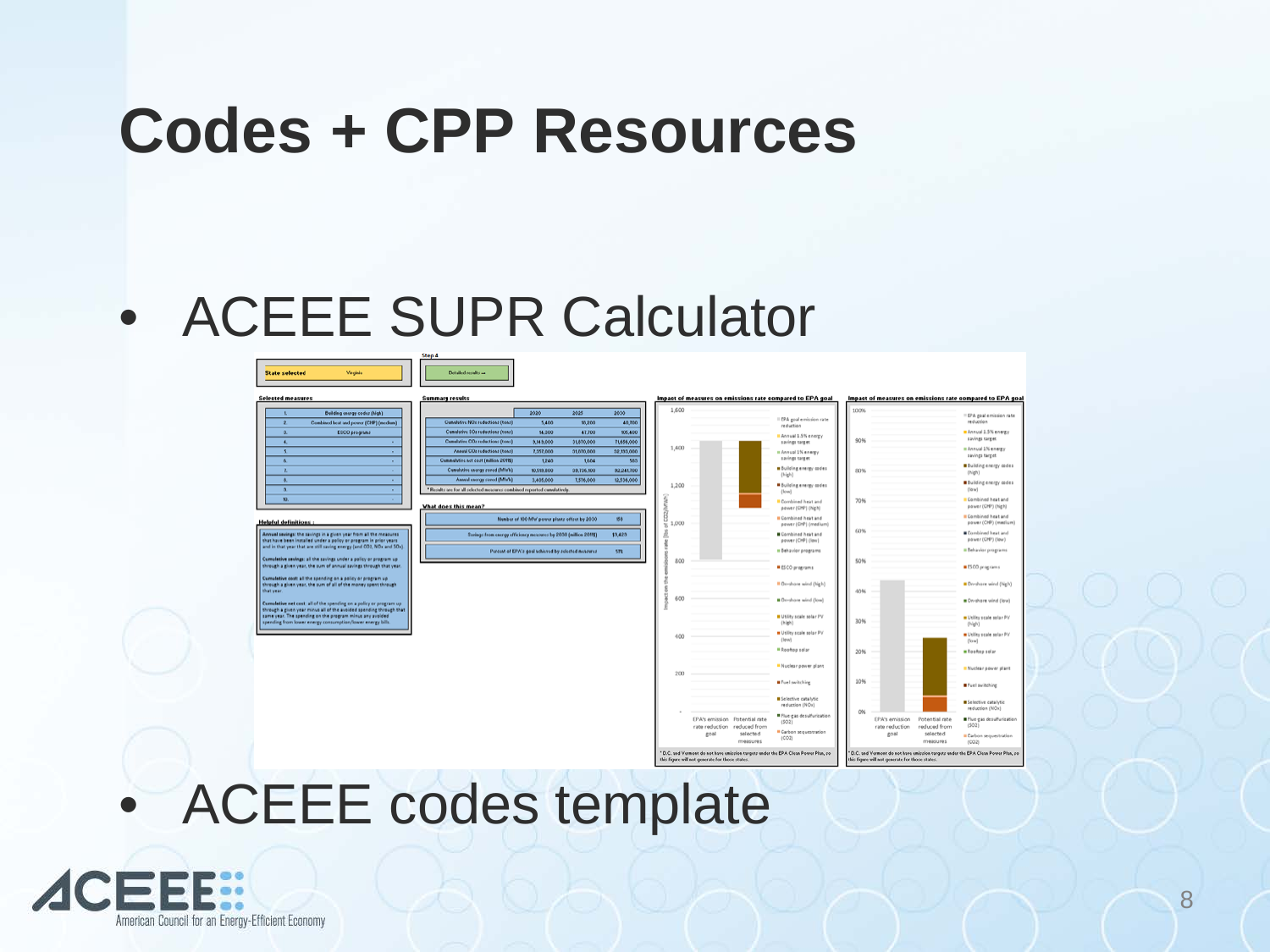### **Codes + CPP Resources**

### • EECC Code Emissions Calculator

R

### 111(d)-Related Results

#### **Electricity Savings Summary**

| 2020 Snapshot                        |                    |                   |              |
|--------------------------------------|--------------------|-------------------|--------------|
| <b>Avoided Emissions / Energy</b>    | <b>Residential</b> | <b>Commercial</b> | <b>Total</b> |
| <b>Annual MWh</b>                    | 66,891             | 242,184           | 309,075      |
| <b>Cumulative MWh</b>                | 279.897            | 975.260           | 1,255,157    |
| Annual Metric Metric tons of CO2     | 61,194             | 221,559           | 282,753      |
| Cumulative Metric Metric tons of CO2 | 256.061            | 892,205           | 1.148.265    |

#### 2030 Snapshot

| <b>Avoided Emissions / Energy</b>    | <b>Residential</b> | <b>Commercial</b> | <b>Total</b> |  |
|--------------------------------------|--------------------|-------------------|--------------|--|
| <b>Annual MWh</b>                    | 71,802             | 259,221           | 331,023      |  |
| <b>Cumulative MWh</b>                | 1,008,262          | 3,577,587         | 4,585,849    |  |
| Annual Metric Metric tons of CO2     | 65.687             | 237.145           | 302.832      |  |
| Cumulative Metric Metric tons of CO2 | 922.397            | 3.272.912         | 4,195,309    |  |

#### **Cost & Savings**

| <b>Projections Through 2040</b>       | <b>Residential</b> | Commercial | <b>Total</b> |
|---------------------------------------|--------------------|------------|--------------|
| Energy Cost Savings (Millions \$ NPV) | <b>S1.743</b>      | \$3,226    | \$4,969      |
| Costs (Millions \$ NPV)               | \$796              | \$1,764    | \$2,560      |
| Benefit-Cost Ratio                    | 2.19               | 1.83       | 1.94         |

| esults By Year |                                 |                                        |  |
|----------------|---------------------------------|----------------------------------------|--|
| Year           | <b>Cumulative</b><br><b>MWh</b> | <b>Cumulative CO2</b><br>(Metric tons) |  |
| 2014           | 0                               | 0                                      |  |
| 2015           | 0                               | 0                                      |  |
| 2016           | 111,884                         | 102,356                                |  |
| 2017           | 331,430                         | 303,205                                |  |
| 2018           | 637,184                         | 582,920                                |  |
| 2019           | 946,083                         | 865,512                                |  |
| 2020           | 1,255,157                       | 1,148,265                              |  |
| 2021           | 1,584,521                       | 1,449,580                              |  |
| 2022           | 1,912,547                       | 1,749,671                              |  |
| 2023           | 2,247,268                       | 2,055,886                              |  |
| 2024           | 2,584,021                       | 2,363,960                              |  |
| 2025           | 2,922,436                       | 2,673,555                              |  |
| 2026           | 3,258,354                       | 2,980,866                              |  |
| 2027           | 3,591,513                       | 3,285,652                              |  |
| 2028           | 3,923,379                       | 3,589,256                              |  |
| 2029           | 4,254,827                       | 3,892,477                              |  |
| 2030           | 4.585.849                       | 4.195.309                              |  |



American Council for an Energy-Efficient Economy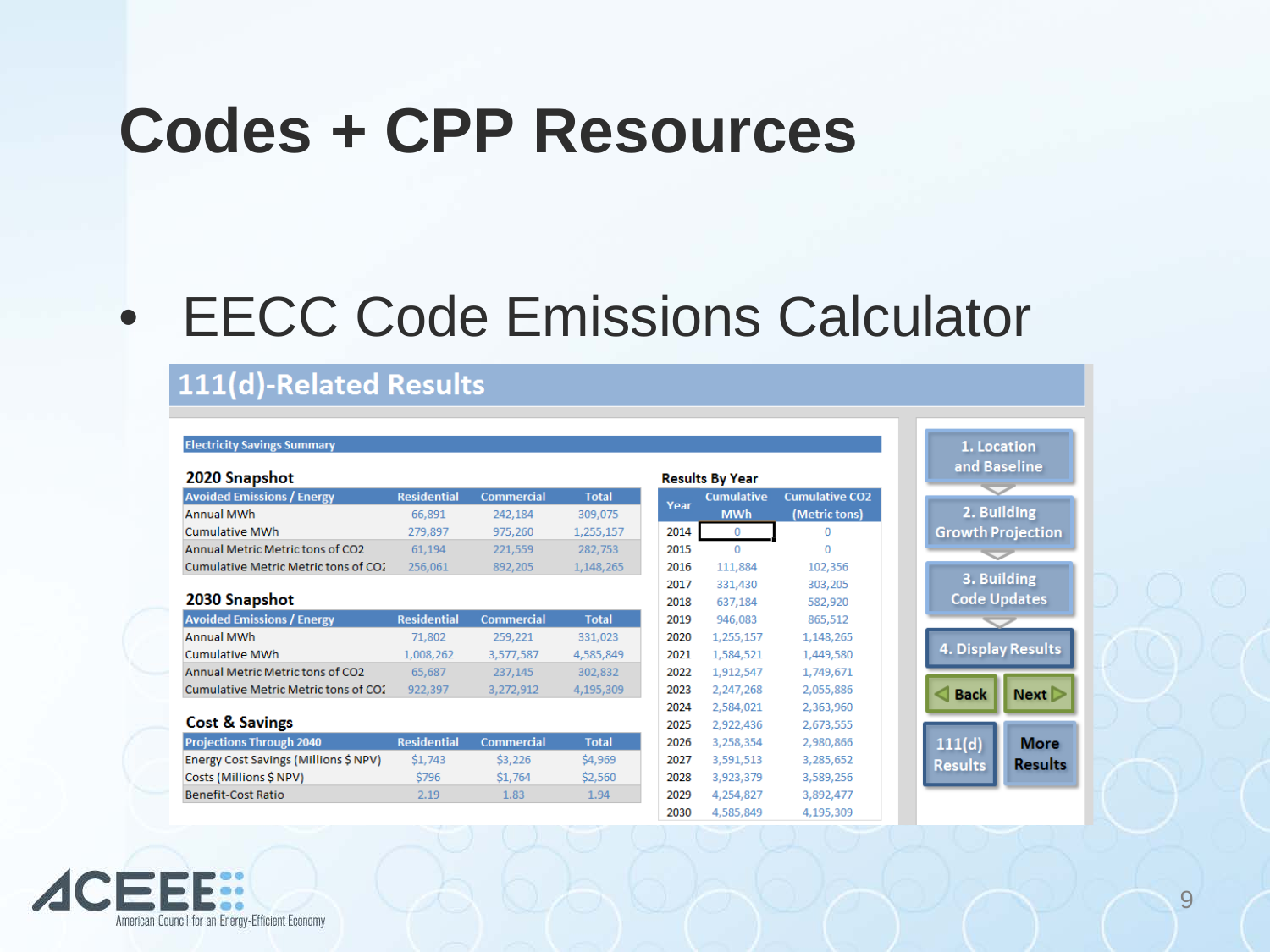# **Evaluation (EM&V) for Credits**

- EPA draft EM&V guidance includes codes
	- Bottom-up approach using building simulation and estimated compliance is acceptable
	- Common practice baseline (CPB) should account for naturally occurring market adoption (NOMAD)
		- Seeming contradictions (eg a footnote elsewhere bars cost-effective codes)

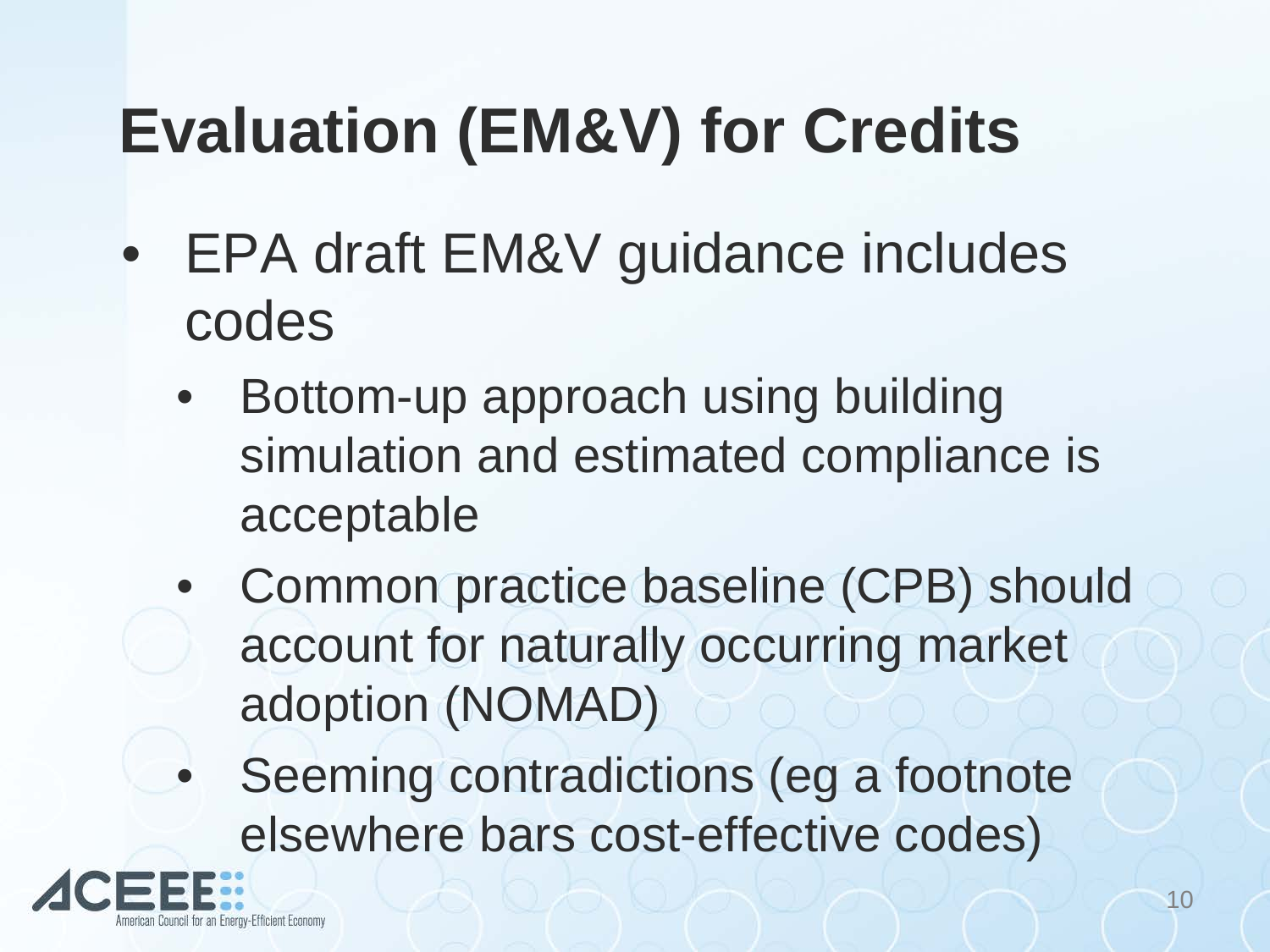### **EM&V – DOE Methodologies**

### • DOE working on improved EM&V

| U.S. DEPARTMENT OF Energy Efficiency &       |                                                                                                                                                                                                                                                                                                                                                             |          | EERE Home   Programs & Offices   Consumer Infor |                |
|----------------------------------------------|-------------------------------------------------------------------------------------------------------------------------------------------------------------------------------------------------------------------------------------------------------------------------------------------------------------------------------------------------------------|----------|-------------------------------------------------|----------------|
|                                              | <b>Building Energy Codes Program</b>                                                                                                                                                                                                                                                                                                                        |          | <b>Building Energy Codes</b>                    |                |
| <b>HOME</b>                                  | <b>NEWS</b><br><b>EVENTS</b><br><b>ABOUT</b>                                                                                                                                                                                                                                                                                                                |          | Search Help                                     |                |
| DOE » EERE » BTO » BECP »                    |                                                                                                                                                                                                                                                                                                                                                             | Site Map | <b>最 Printable Version</b>                      | <b>D</b> SHARE |
| <b>DEVELOPMENT</b><br>ADDIFTION              | <b>Residential Energy Code Field Study</b>                                                                                                                                                                                                                                                                                                                  |          |                                                 |                |
| COMPLIANCE                                   | <b>Project Goal</b>                                                                                                                                                                                                                                                                                                                                         |          |                                                 |                |
| <b>REGULATIONS</b><br><b>RESOURCE CENTER</b> | This is a project of the United States Department of Energy Building Energy Codes Program. Its goal is to determine whether an investment in<br>building energy code education, training, and outreach programs can produce a significant, measurable change in residential building energy<br>savings. (See the DOE funding opportunity announcement (3).) |          |                                                 |                |
|                                              | <b>Participating States</b>                                                                                                                                                                                                                                                                                                                                 |          |                                                 |                |
|                                              | The following states have been selected to participate in the project.                                                                                                                                                                                                                                                                                      |          |                                                 |                |
|                                              | Alabama d <sup>a</sup><br>٠<br>• Arkansas r<br>• Georgia d <sup>p</sup><br>Kentucky iP<br>· Maryland fi <sup>p</sup><br>• North Carolina fill<br>• Pennsylvania d <sup>3</sup><br>$-$ Texas $\triangle$                                                                                                                                                     |          |                                                 |                |
|                                              | Overview                                                                                                                                                                                                                                                                                                                                                    |          |                                                 |                |
|                                              | Through the project, DOE plans to establish a sufficient data set to represent statewide construction trends and detect significant changes in<br>energy use from training and outreach activities.                                                                                                                                                         |          |                                                 |                |
|                                              | The study comprises three main stages:                                                                                                                                                                                                                                                                                                                      |          |                                                 |                |
|                                              | 1. A baseline study to identify the energy use in typical single-family residential buildings in a given state and opportunities for improving energy                                                                                                                                                                                                       |          |                                                 |                |



- efficiency
- 2. An education, training & outreach phase targeting issues identified through the baseline study
- 3. A post- study to identify the change in energy use following the education, training & outreach activities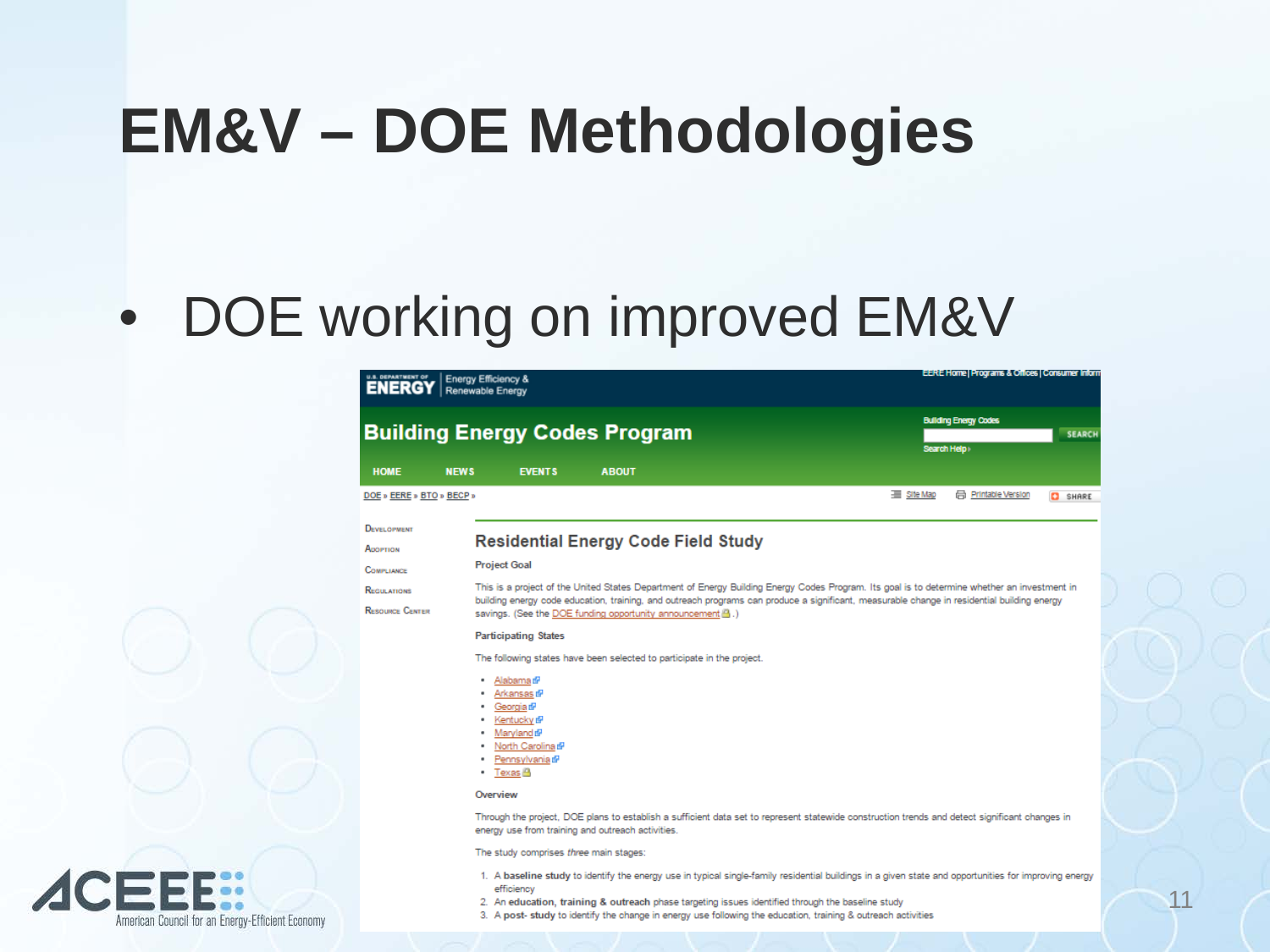## **Opportunities to Comment**

EPA seeking comment by 1/21/16 on:

- Draft EM&V guidance
- Draft federal plan
	- Rate-based version does not allow EE to earn credits

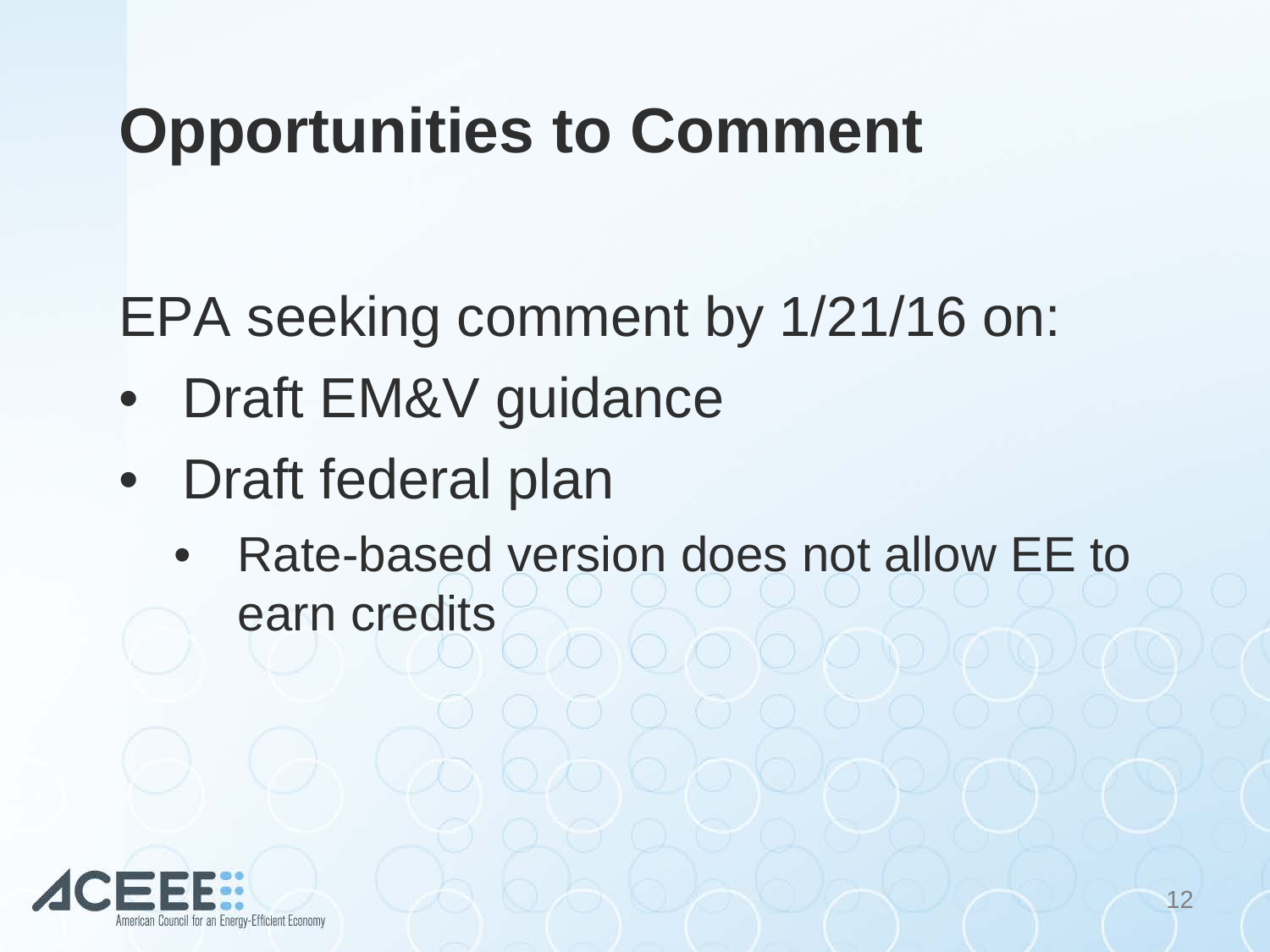### **Resources**

- NASEO: <http://111d.naseo.org/>
- [ACEEE: http://aceee.org/topics/section-111d-](http://aceee.org/topics/section-111d-clean-air-act) clean-air-act
- [EECC: http://energyefficientcodes.com/energy-](http://energyefficientcodes.com/energy-codes-make-sense-with-or-without-the-clean-power-plan/)<br>codes-make-sense-with-or-without-the-clean-<br>power-plan/

 $-$  EPA: [http://www2.epa.gov/cleanpowerplan/clean-](http://www2.epa.gov/cleanpowerplan/clean-power-plan-existing-power-plants)<br>power-plan-existing-power-plants *Note many are being updated*

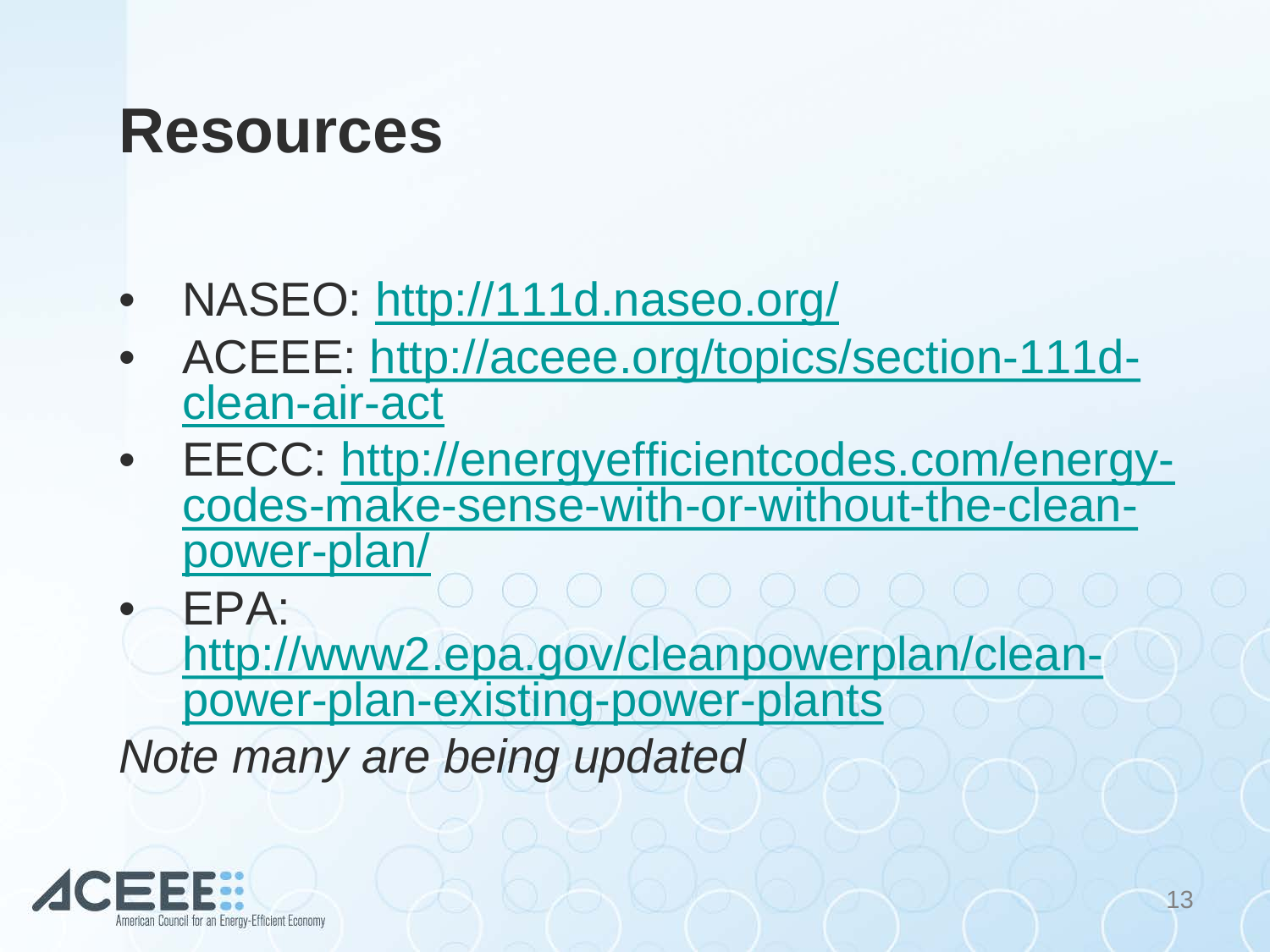## **Thank you!**

Lowell Ungar

American Council for an Energy-Efficient Economy

Phone: (202) 507-4759

Email: [LUngar@aceee.org](mailto:LUngar@aceee.org)

Website: [www.aceee.org](http://www.aceee.org/)

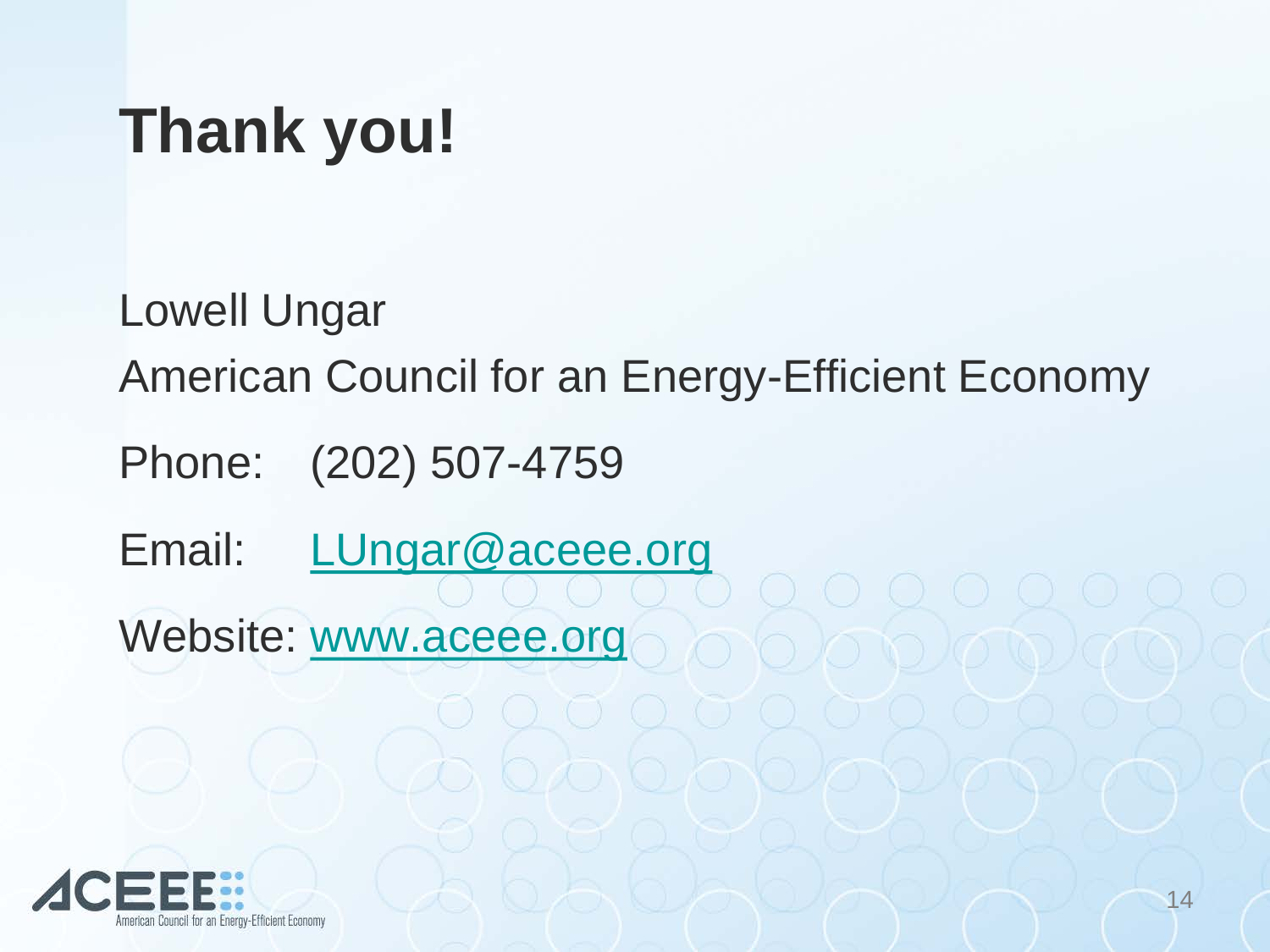## **Common Practice Baseline**

- "default technology or condition that would have been in place at the time of project implementation absent the EE installation"
- For new construction programs, most stringent of:
	- state or local building code as of 1/1/13,
	- market industry average practice in the state
	- ASHRAE 90.1-2007/2009 IECC
- Consistent with "gross" savings
- Not include codes and standards determined to be cost-effective?